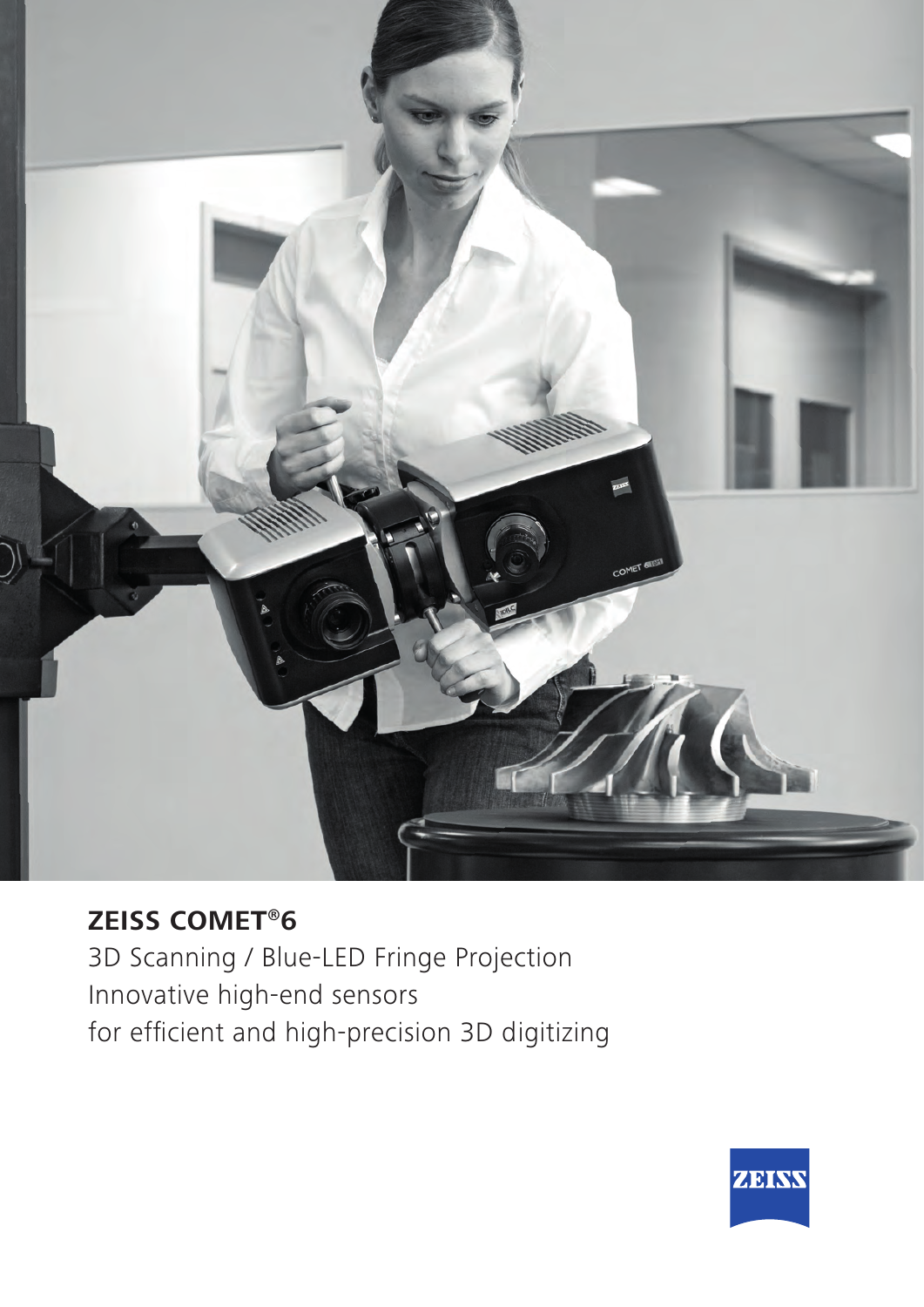## **ZEISS COMET®6**

# Intelligent 3D digitizing with innovative projection technology for highest data quality and precision

High-End technology for your demanding digitizing applications: Do your projects require maximum measurement speed or highest resolution for measuring detailed/complex-shaped parts? The COMET 6 sensors are the ideal choice, offering uncompromising flexibility and data quality. Choose between higher resolution and maximum measurement speed at any time and achieve optimal performance for your specific usage.

The high-performance software platform colin3D ensures a consistently efficient and projectoriented procedure during the entire measuring process.



*ZEISS COMET 6 provides high-end technology and achieves best results for demanding measurement applications*

### **High light power and intelligent 3D ILC technology**

ZEISS COMET 6 features an extremely powerful LED and innovative projection optics. The adaptive projection technology (3D ILC - Intelligent Light Control) locally adapts the light quantity projected onto the object surface; undesired effects such as glare are therefore minimized.

The high-performance projection module with integrated control unit supports the new "real-time sync mode", thus setting new standards with exceptional speed and maximum efficiency for the acquisition of 3D data.



*ZEISS colin3D measuring and evaluation software: Quick triangle mesh generation (above) using high-quality data reduction, simple false color comparison (below)*



### **COMET 6 8M:**

### **The new sensor for ultimate measurement speed**

The new high-speed fringe projection sensor COMET 6 8M excites with a stunningly short measurement time which is even in high resolution mode less than one second.

### **COMET 6 16M:**

### **High resolution for highest level of detail**

COMET 6 16M with a high-resolution 16 Megapixel camera features a previously unprecedented precision for the digitization of objects with fine structures or for applications requiring the highest level of detail.

### **Perfect complete solution with ZEISS colin3D software**

The combination with the project-oriented ZEISS colin3D software for data capture and data processing affords you a high level of efficiency in operating sequences and generates highquality measurement data.

With the ZEISS colin3D software, you'll generate easy false color comparisons for individual analysis as well as reports for documenting measuring results.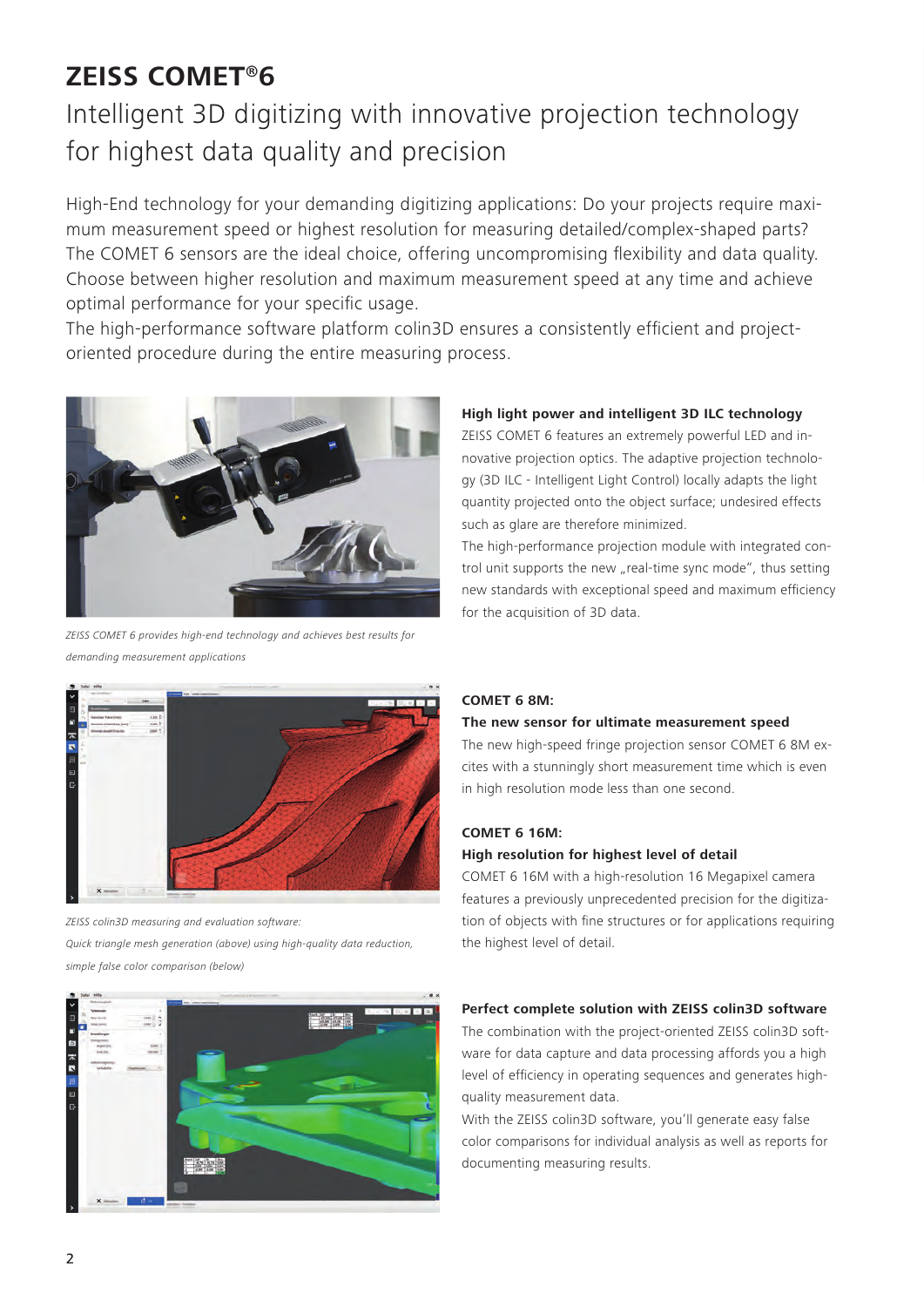

#### **User-oriented, ergonomic sensor handling**

The compact sensor design paired with the specially designed handling system offers maximum user friendliness and ergonomic operation.

The sensor can be adjusted particularly easy, precise and quick – enabling the user to operate the system intuitively and conveniently. Paired with the sensationally fast measurement time, ZEISS COMET 6 offers maximum efficiency.

#### **Modular design for efficiency and flexibility**

The unique design of the ZEISS COMET 6 sensors is based on a modular set-up with the proven single-camera-technology which allows a fast and easy adaptation of the field-of-view to the application at hand.

The short working distance even with large measuring fields enables simple, time-saving handling, especially in confined spaces.

Requiring only a few simple steps, the modular digitizing system can be adapted to a different field-of view, and is available for your next application within shortest time. Without the need of any elaborate hardware modifications or additional sensors, you can take full advantage of the exceptionally high flexibility provided by the ZEISS COMET 6 high-end sensors.



*With the user-friendly handling unit, the ZEISS COMET 6 sensor can be positioned very easily and quickly*